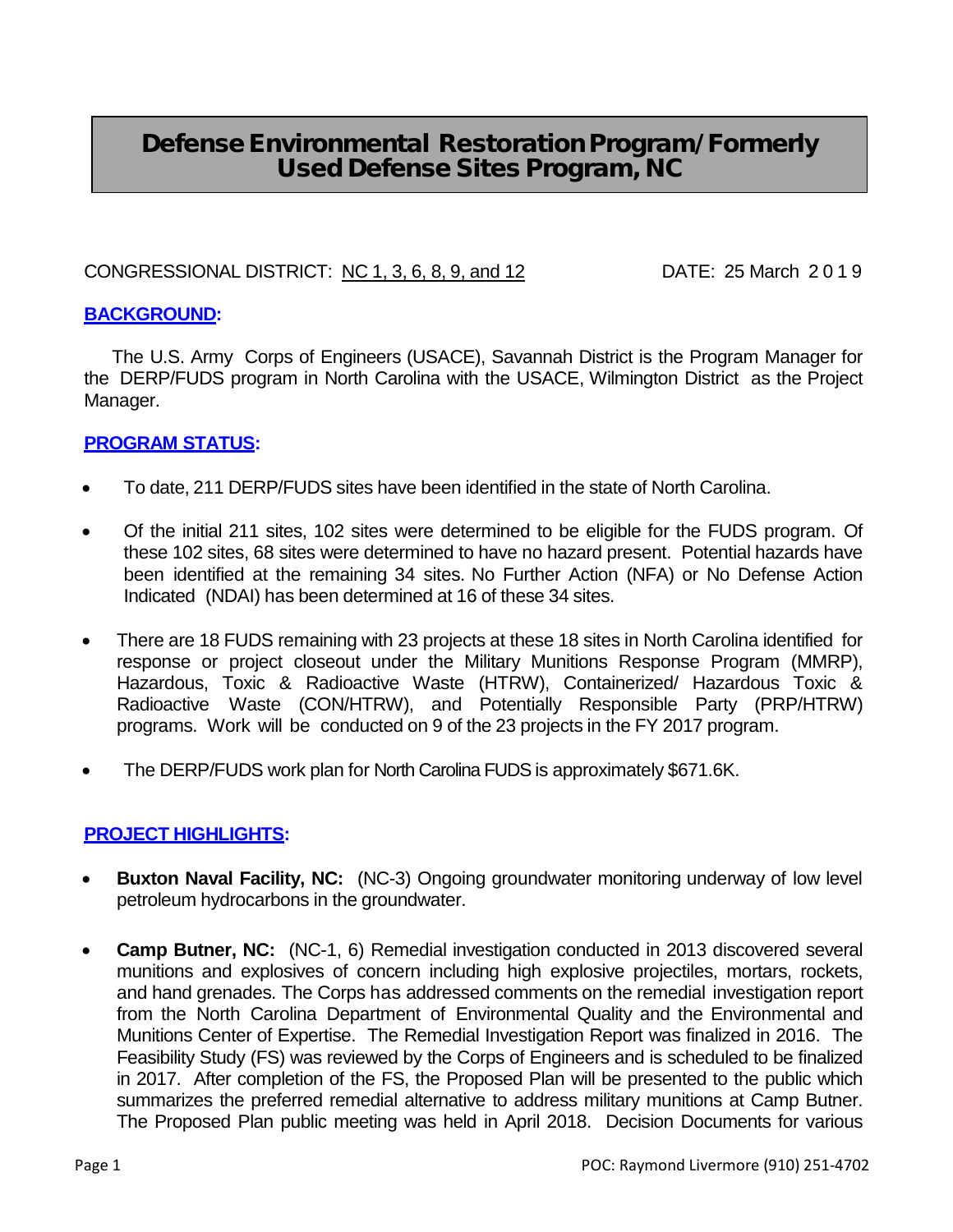munitions response sites (MRS) at the Camp Butner FUDS are being prepared and estimated to be finalized in 2019.

- **Charlotte Army Missile Plant, NC:** (NC-12) Feedback from property owners at stakeholder meetings conducted in 2015 indicated refusal to accept land use controls (i.e. deed or groundwater used restrictions), which were the recommended remedial alternative. USACE awarded a contract in FY18 to conduct additional investigative activities to address data gaps for the remedial investigation (RI). The RI report is scheduled to be completed in 2020.
- **Charlotte Naval Ammunition Depot, NC:** (NC-9) The remedial action system was constructed in 2013 which consists of injection wells, structures to house a water tank, molasses tank, and electronic controls to inject a diluted molasses solution to address chlorinated solvent contamination in the groundwater. Post injection monitoring events indicate biodegradation is occurring with decreased concentrations of Trichloroethylene (TCE) and increased concentrations of biodegradation daughter products including methane. USACE awarded a contract in FY18 to continue remedial activities (injection events) prior to monitored natural attenuation (MNA) activities, which is the second phase of the remedial action. Injection events are scheduled to continue through 2021.
- **Corolla Naval Target, NC:** (NC-3) A contract was awarded in late FY14 to conduct the remedial action to address munitions and explosives of concern (highly explosive 20 mm projectiles) historically identified at the site. No munitions and explosives of concern were discovered during the remedial investigation in 2013 (only inert munitions debris were discovered). The remedial action includes land use controls consisting of installation of unexploded ordnance warning signs and distribution of educational pamphlets. The remedial action was implemented in January 2018.
- **Duck Target Facility, NC:** (NC-3) Historical discoveries of munitions and explosives of concern (primarily practice munitions with no spotting charge) have occurred at this site. The majority of the property is currently owned by the Department of Defense (DOD). A Remedial Investigation report was completed in 2015. The Feasibility Study was completed in 2016. The proposed plan, which summarizes the preferred remedial alternative, was presented to the public for comment in February 2018. The remedial action is scheduled to be implemented in 2019.
- **Manteo Naval Auxiliary Air Station, NC:** (NC-3) Ongoing groundwater monitoring underway of low level petroleum hydrocarbons in the groundwater.
- **Naval Auxiliary Air Station Edenton, NC:** (NC-3) Ongoing groundwater monitoring underway of low level petroleum hydrocarbons in the groundwater.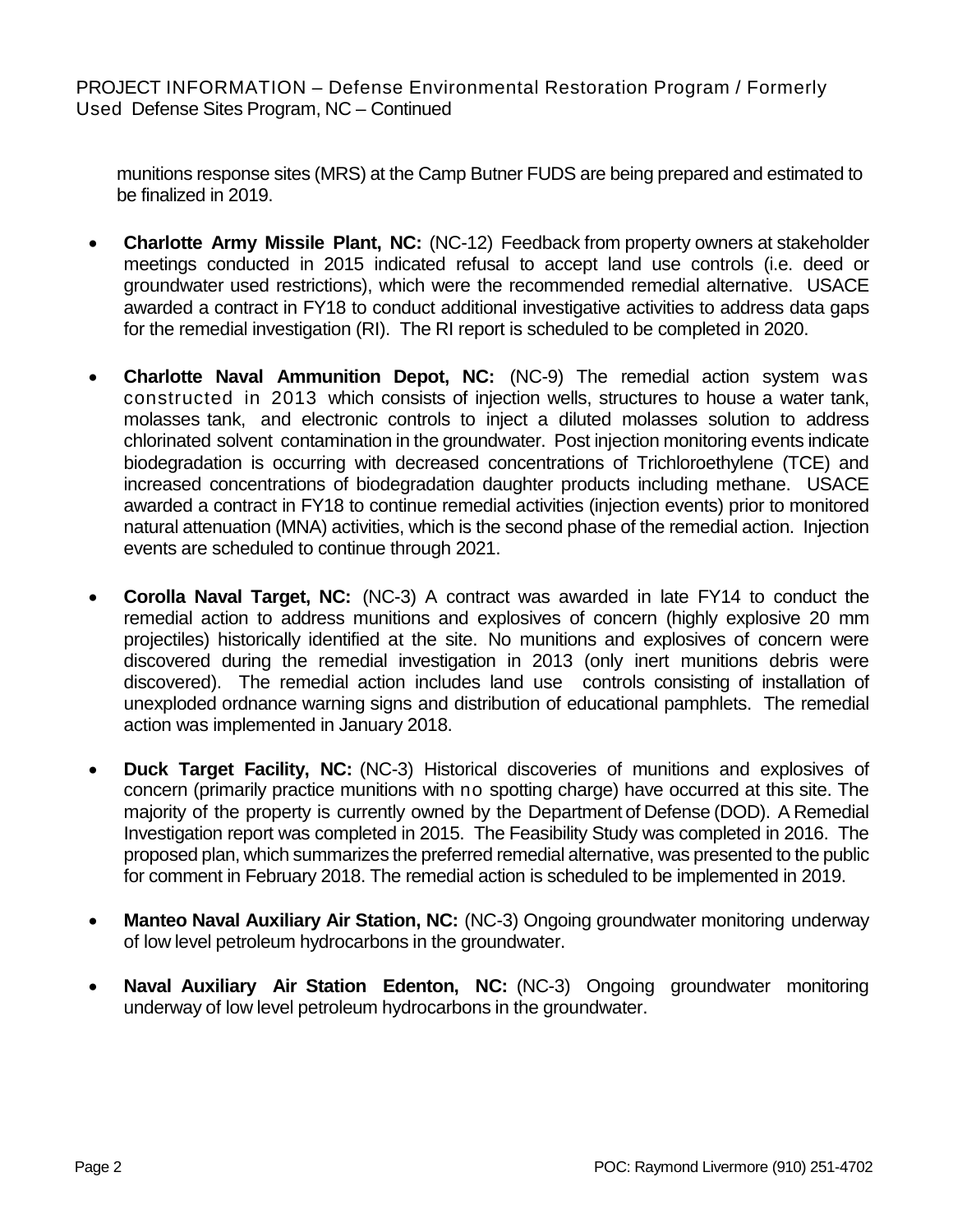

## **PROJECT STATUS FOR PRIORITY PROJECTS:**

• **Buxton Naval Facility, NC:** (NC-3) The site consists of about 50 acres and is located in Buxton, North Carolina. The site is owned by the National Park Service (NPS) and is part of the Cape Hatteras National Seashore (CHNS). From 1956 until 1982, the U.S. Navy used the site as a submarine monitoring station. Soil and groundwater contamination have been identified at the site as the result of several fuel storage tanks and an oil change rack associated with the former Naval Facility, which were previously removed. Petroleum contamination in the groundwater is currently in the long term maintenance (LTM) phase with groundwater monitoring scheduled for FY19.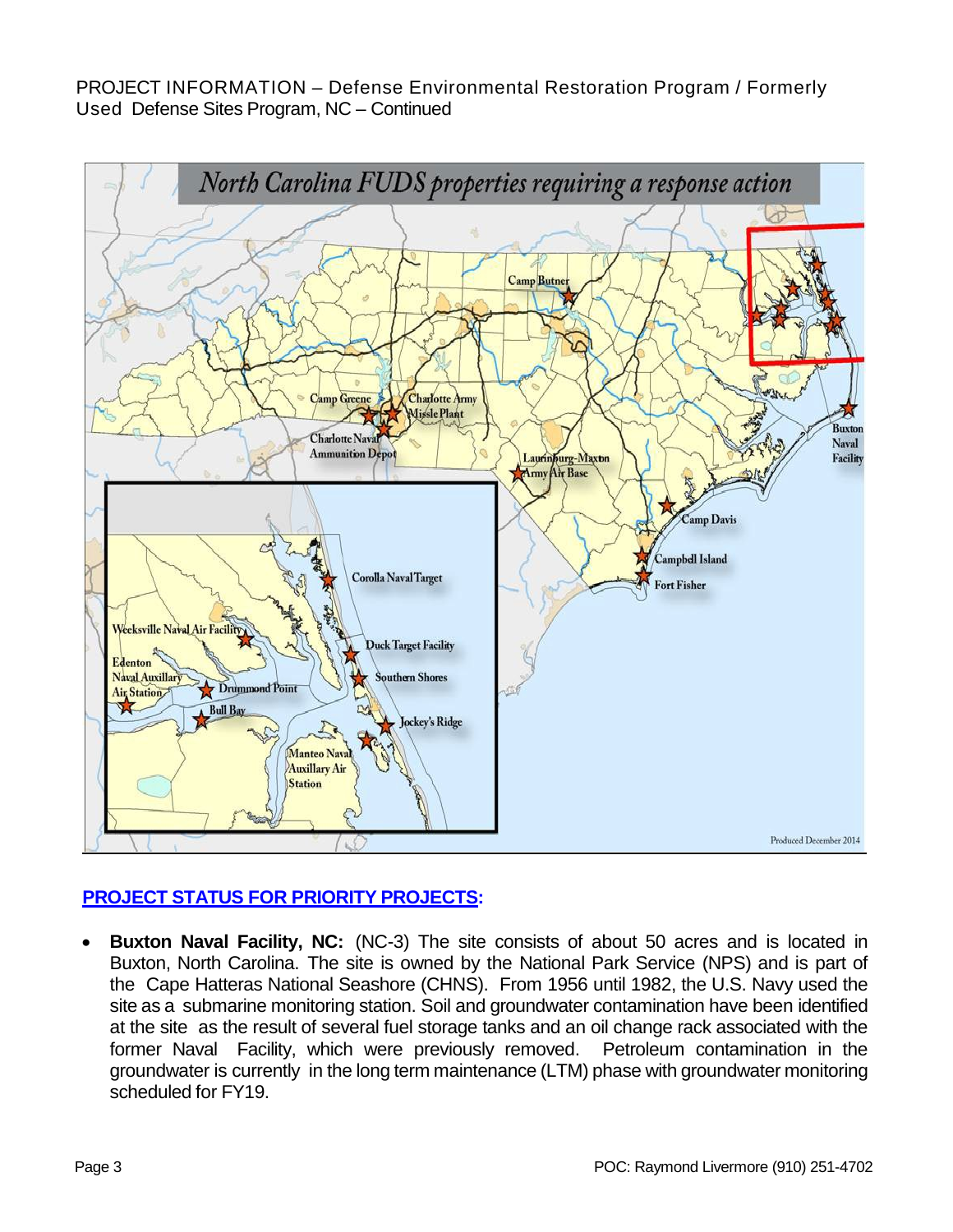- **Camp Butner, NC:** (NC-1) WW II artillery training facility which covered approximately 45,000 acres of property in Granville, Person, and Durham Counties. An Engineering Evaluation/Cost Analysis (EE/CA) investigation completed in 2004 recommended unexploded ordnance (UXO) clearance for several areas of interest. The recommended clearance activities were completed in December 2010. A Restoration Advisory Board (RAB) comprised of representatives from the Corps, North Carolina Department Environmental Quality (NCDEQ), local government, and community meets semi-annually to facilitate communication regarding issues associated with this project. UXO discovered near residences at Camp Butner in FY2010 include a 60 mm mortar, (5) 81 mm mortars, a 2.36" rocket, and a 155 mm High Explosive (HE) projectile. A contract for the Remedial Investigation/Feasibility Study (RI/FS) was awarded in FY11. Field work for the RI was completed in early FY14. The RI report was finalized in 2016. The FS report and subsequent proposed plan are scheduled to be finalized in 2019. The decision documents are scheduled to be completed in 2019.
- **Charlotte Army Missile Plant, NC:** (NC-12) The site consists of 81 acres and is located in downtown Charlotte, North Carolina. Site of the Charlotte Quartermaster Depot post World War II and utilized to produce NIKE guided missiles and repair parts from 1954-1967. The site is currently used as an industrial park and has several owners. A RI was completed in April 1999 and October 2000 and identified a chlorinated solvent plume (trichloroethylene – TCE) in the groundwater. The FS was completed in November 2008 and a public meeting was held in September 2009 to present the proposed plan for the remedial action. Groundwater data and modeling is currently being reevaluated to determine if the recommended alternative in the proposed plan is the most cost effective. A baseline groundwater monitoring event was conducted in FY12 and indicated TCE groundwater concentrations are consistent with historical results. Bio-traps were installed in early FY13 in various selected wells and analytical results will be included in the remedial alternative evaluation. USACE awarded a contract to conduct remedial investigation activities to address data gaps which is scheduled be completed in 2020.
- **Charlotte Naval Ammunition Depot, NC:** (NC-9) The site consists of 2,266 acres and is located in Mecklenburg County, 10 miles southwest of downtown Charlotte, NC. The site was used as a 40-millimeter shell loading and assembly plant, beginning in 1941, by the U.S. Rubber Company under contract with the U.S. Navy. In 1941, operation of the facility was transferred to the U.S. Navy. A RI was completed in April 1995 and October 2005 and identified a chlorinated solvent plume (trichloroethylene – TCE) in the groundwater. The FS was completed in February 2009 and a public meeting was held in September 2009 to present the proposed plan for the remedial action. The ROD was approved in April 2011 and a contract was awarded in FY11 to conduct the remedial action (RA) which is enhanced reductive chlorination (ERD) and monitored natural attenuation (MNA). Construction of the remedial action system was completed in September 2014. Implementation of the remedial action continued in FY15 with 4 ERD injection events. All eight injection events have been completed by the end of 2017. Biodegradation is occurring with decreased concentrations of Trichloroethylene (TCE) and increased concentrations of biodegradation daughter products including methane. USACE awarded a contract in FY18 to continue injection events as part of the remedial action which is scheduled to continue through 2021. Upon completion of the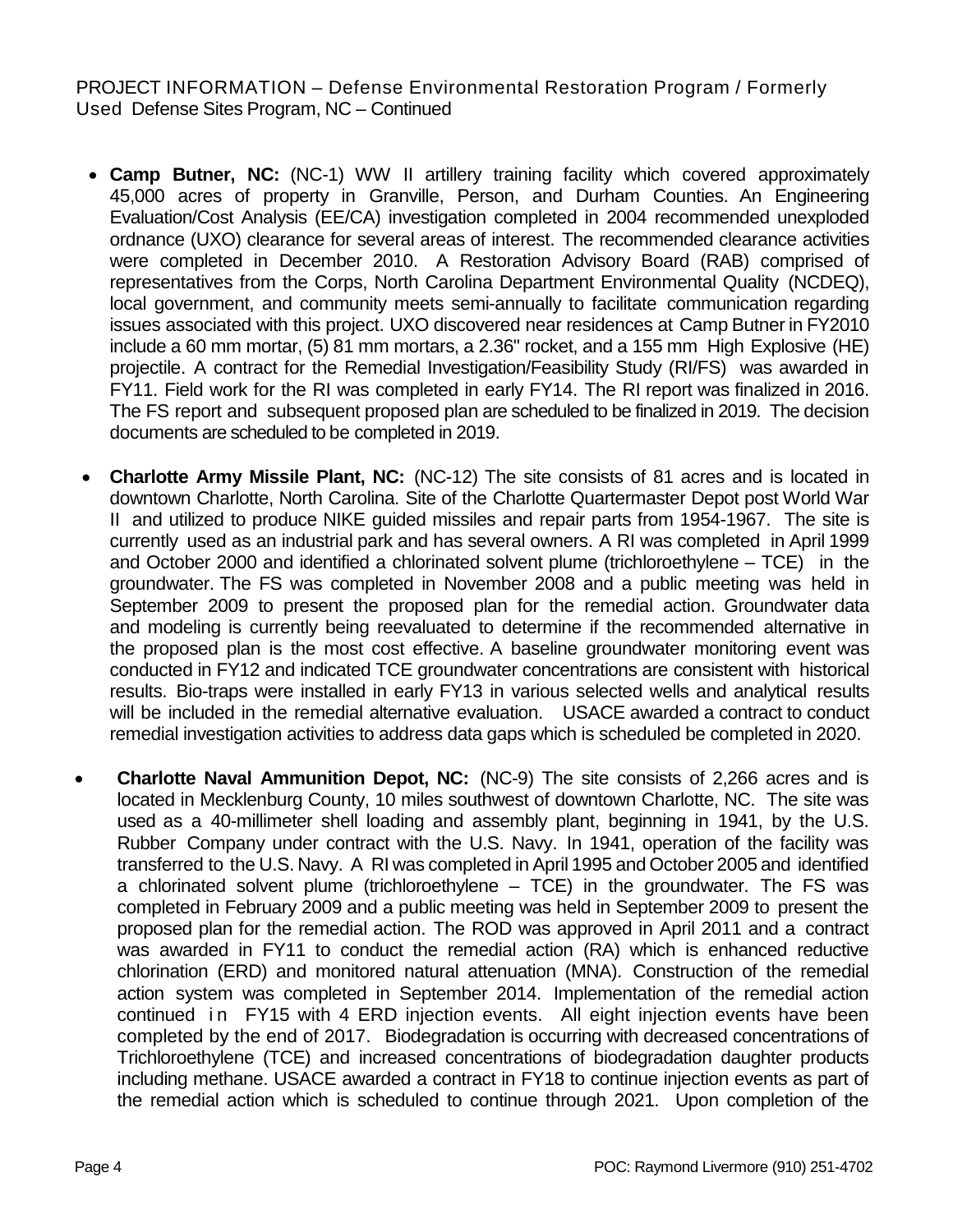injection events, monitored natural attenuation (MNA) will be conducted, which is the second phase of the remedial action.

- **Corolla Naval Target, NC:** (NC-3) The site consists of 297 acres and is located on the Outer Banks north of Corolla, North Carolina. The site is part of the Currituck National Wildlife Refuge and is owned by the Department of Interior. The site was used by the U.S. Navy as a target area from 1944 through 1965. UXO has been discovered on the site and may present an explosive hazard. A RI was conducted in 2008 and 2009 and several UXO (20 mm projectiles) were discovered. The primary landowner, U.S. Fish and Wildlife Service (USFWS), identified data gaps which will be addressed by a second phase of the RI in 2012. A time critical removal action (TCRA) was conducted in 2011 to address the potential for UXO to exist on the surface. UXO was not discovered during the TCRA. The second phase of the RI was completed in FY12 with no UXO being discovered. The RI/FS document has been submitted to the stakeholders (NCDEQ and USFWS) for their review. The RI/FS was finalized and the Proposed Plan public meeting was conducted in FY13. The Decision Document will be finalized and a contract was awarded to implement the remedial action (land use controls – installation of UXO information signs and distribution of informational brochures) in FY14. The remedial action was implemented in January 2018.
- **Duck Target Facility, NC:** (NC-3) The site consists of about 176 acres and located approximately 0.5 miles north of Duck, North Carolina. The site currently consists of the U.S. Army Corps of Engineer Research and Development Center (ERDC), Field Research Facility (FRF). The site was used by the U.S. Navy as a bombing and rocket target range from 1941 until 1965. The property is known or suspected to contain military munitions and explosives of concern (MEC) and therefore may present an explosive hazard. A non-time removal action (NTCRA) was conducted in 2000. The site has been in long term monitoring (LTM) since 2000. The 1<sup>st</sup> MMRP Recurring Review Final Report (five-year review) was prepared in August 2006 and recommended a removal action to address potential hazards with MEC. This removal action was completed and a MEC item was discovered.

A MMRP Site Inspection (SI) Report was completed in June 2009 and recommended a modified Remedial Investigations/Feasibility Study(RI/FS) focusing on a long-term management program, based on numerous previous actions, including an Engineering Evaluation/Cost Analysis(EE/CA), several removal actions, and the site is already in a long-term management program. The RI report was finalized in FY15. The FS and Proposed Plan was completed in 206 and the Proposed Plan public meeting was held in February 2018. The Decision Document is anticipated to be approved in FY19 and the remedial action is scheduled to be implemented in 2019.

• **Manteo Naval Auxiliary Air Station, NC:** (NC-3) The site consists of 250 acres and is located in Manteo, North Carolina. The site is currently the Manteo Airport. The site was used by the U.S. Navy in the 1940s as an auxiliary landing field. Two 50,000-gallon concrete petroleum above ground storage tanks (ASTs) associated with the landing field were removed in September 2007. Petroleum contamination was identified in the soil and groundwater and is